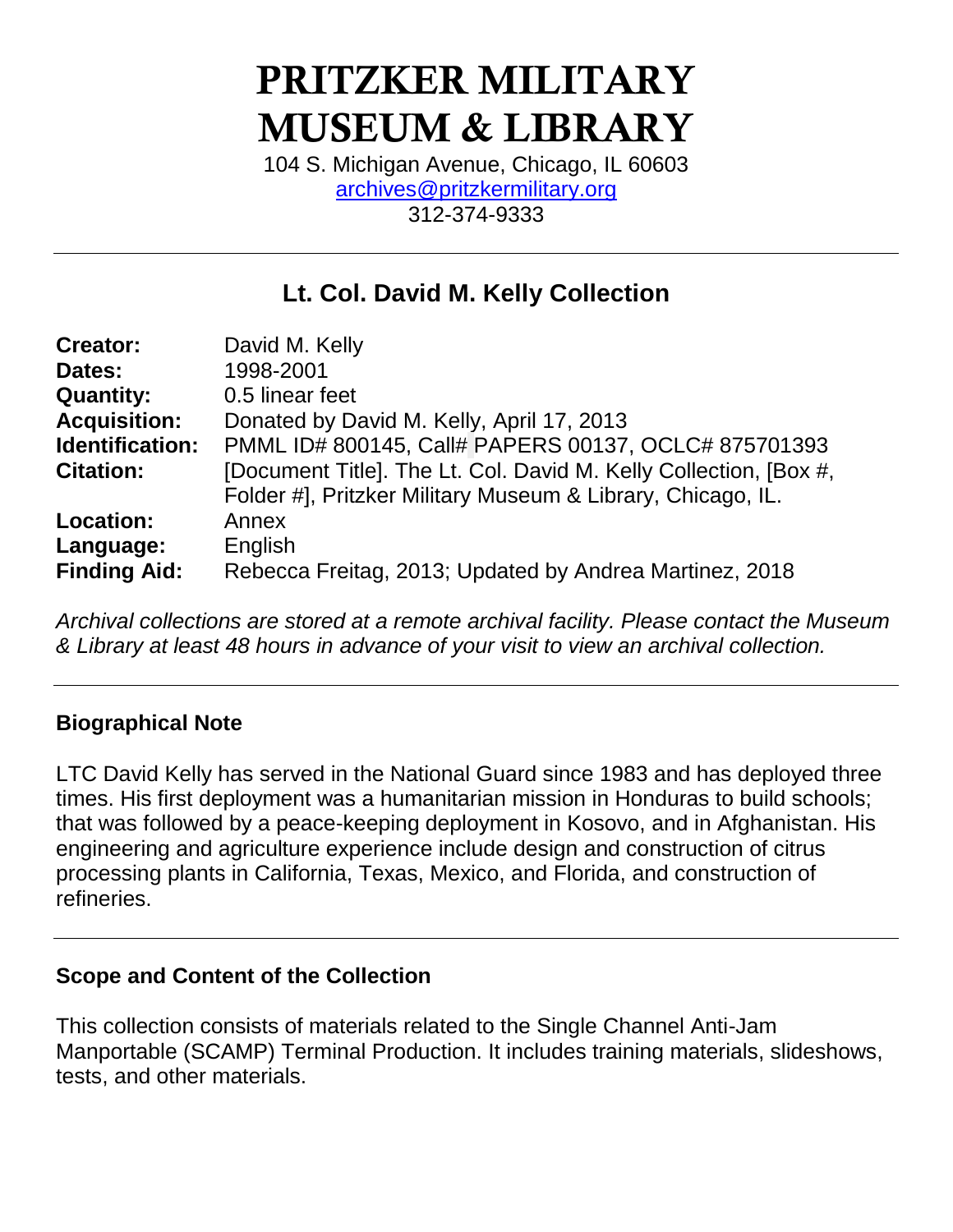#### **Arrangement**

The collection arrived with no discernible arrangement, and was rearranged by PMML staff into 1 oversized document box.

## **Rights**

Copyrights held by David M. Kelly were transferred to the Pritzker Military Museum & Library. All other rights are held by the author or publisher. Users assume responsibility for following copyright laws as established by US Code Title 17.

#### **Access**

Researchers must use reproductions of valuable original documents, unless otherwise granted permission by PMML staff.

#### **Key Subjects**

This collection is indexed under the following headings in the Library's online catalog. Researchers interested in materials about related topics, persons, or places should search the catalog using these subject headings.

#### **Names**

Kelly, David M.

#### **Subjects**

United States--National Guard. United States--National Guard--Operational readiness.

#### **Container List**

|                | <b>Box Folder</b> | Item ID $#$ | <b>Title</b>                                             | <b>Dates</b> |
|----------------|-------------------|-------------|----------------------------------------------------------|--------------|
| $\overline{1}$ |                   |             | <b>Miscellaneous</b>                                     | 2001         |
|                |                   |             | 800145001 AN/GRC-193 HF Radio Set General<br>Information | n.d.         |
|                |                   |             | 800145002 AN/GRC-193 HF Radio Set Diagram                | n.d.         |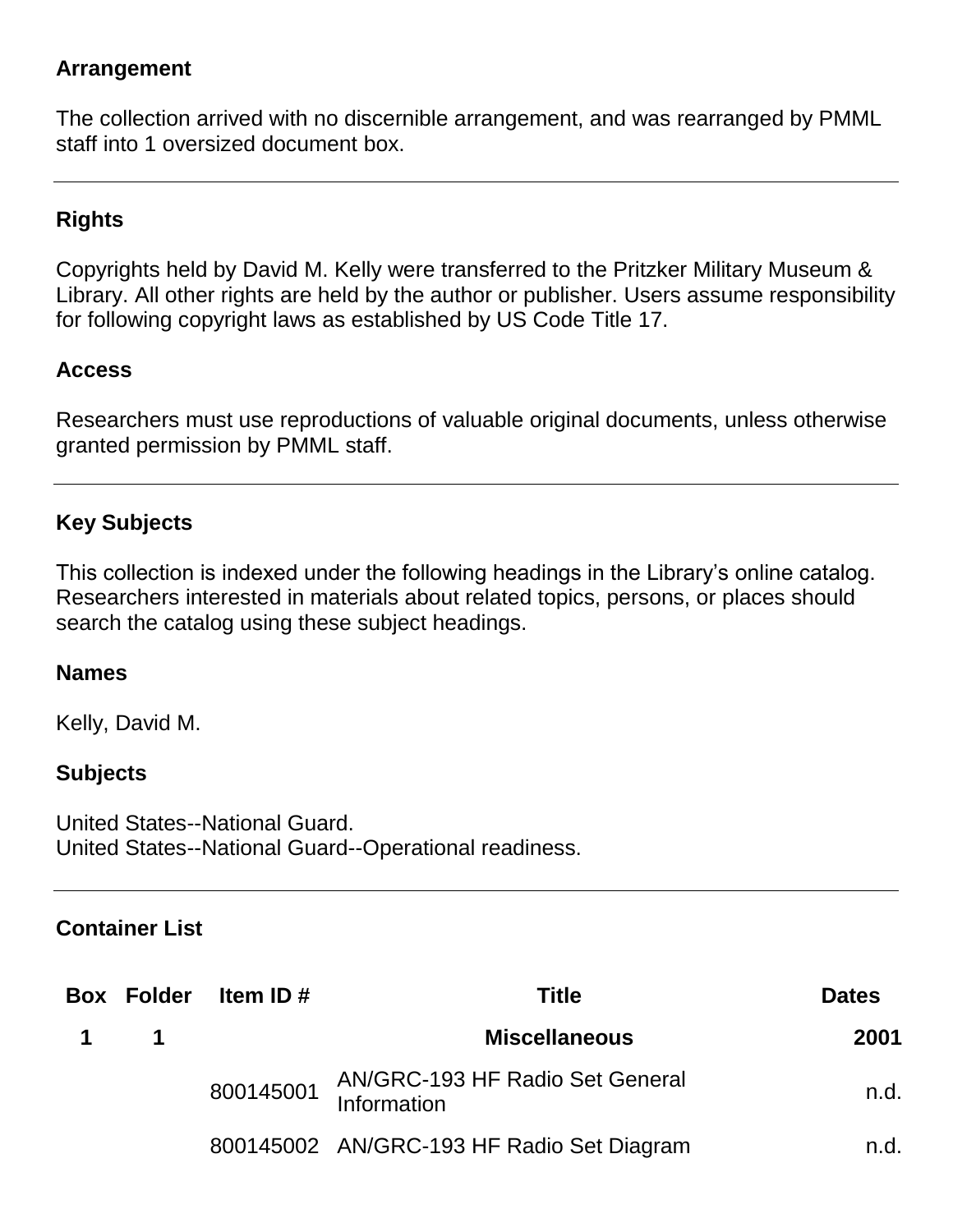|   |                 | 800145003 AN/PRC-77 Radio Set General Information                                                                             | n.d.      |
|---|-----------------|-------------------------------------------------------------------------------------------------------------------------------|-----------|
|   |                 | 800145004 AN/PRC-77 Radio Set Diagram                                                                                         | n.d.      |
|   | 800145005       | <b>AN/VRC-12 Series Radio Set General</b><br>Information                                                                      | n.d.      |
|   |                 | 800145006 AN/VRC-12 Series Radio Set Diagram                                                                                  | n.d.      |
|   | 800145007       | AN/VRC-12 Series Radio Set Diagram<br>continued                                                                               | n.d.      |
|   | 800145008       | <b>AN/GRC-213 HF Radio Set General</b><br>Information                                                                         | n.d.      |
|   | 800145009       | Annex H (Signal) To Operation Plan 00-02 - X<br>(US) Corps                                                                    | n.d.      |
|   | 800145010       | Appendix C, Key Leader Responsibilities                                                                                       | n.d.      |
|   | 800145011       | <b>Environmental Impact Assessment</b><br><b>Worksheet Facilities, and Grounds</b>                                            | n.d.      |
|   | 800145012       | <b>Nominal Geostationary Satellite Orbits Slide</b><br>Chart                                                                  | n.d.      |
|   | 800145013       | Copy of Nominal Geostationary Satellite<br><b>Orbits Slide Chart</b>                                                          | n.d.      |
|   | 800145014       | Headquarters, Dept. of the Army, Material<br>Fielding Command, Cecom Readiness, Fort<br>Monmouth, NJ                          | 7/27/2001 |
|   |                 | 800145015 Frequency in MHz chart                                                                                              | n.d.      |
| 2 |                 | <b>CDs</b>                                                                                                                    |           |
|   | 800145016 SCAMP |                                                                                                                               | n.d.      |
|   |                 |                                                                                                                               |           |
|   | 800145017       | SCAMP Learning Packet TM's Train. Mat.<br><b>Scat. Trainer IETM</b>                                                           | n.d.      |
| 3 | 800145018       | Headquarters, Dept. of the Army, Training<br>Circular, Signal Data References:<br><b>Communications-Electronics Equipment</b> | n.d       |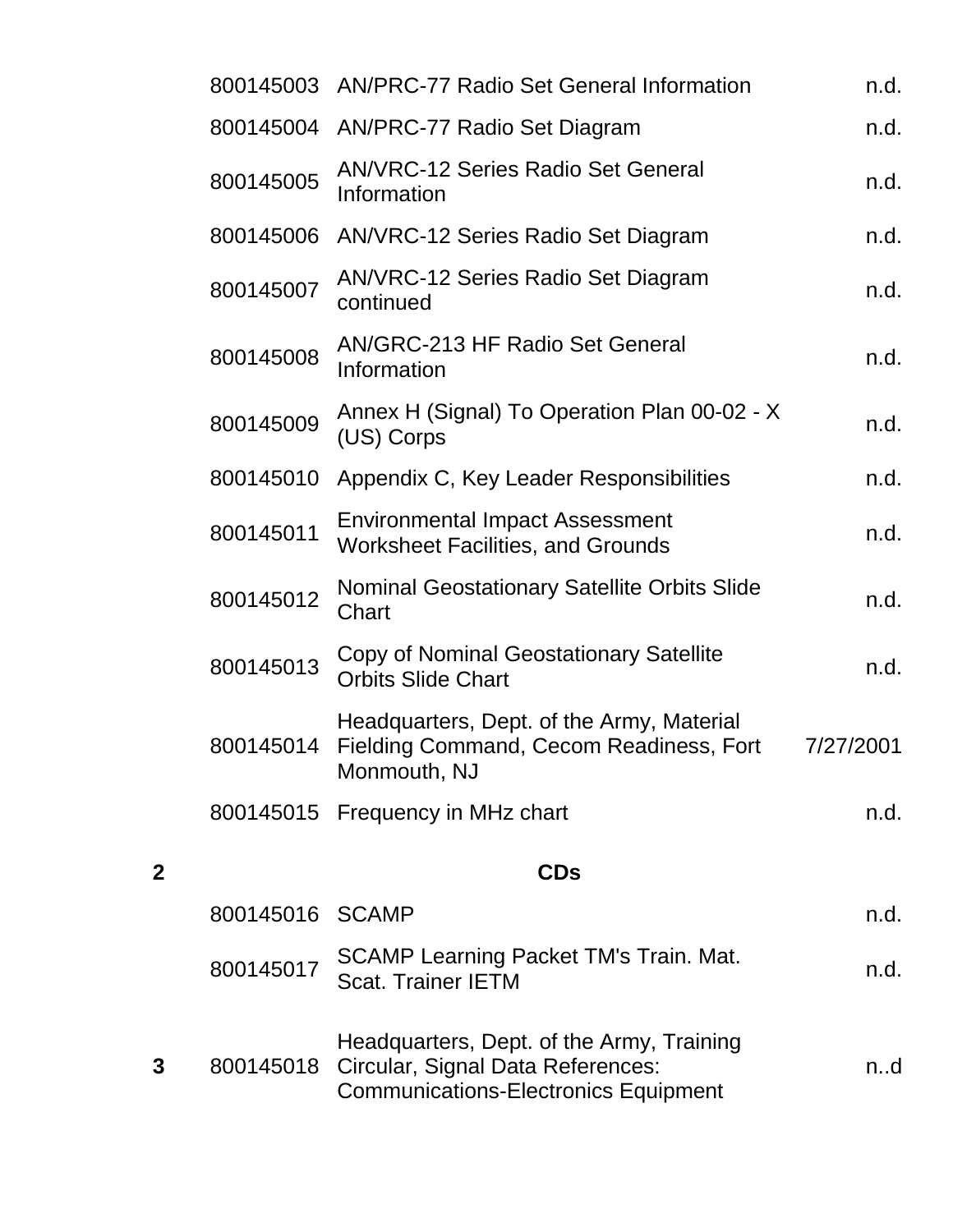| 4 | 800145019 | Headquarters, Dept. of the Army, Training<br>Circular, Signal Data References:<br><b>Communications-Electronics Equipment Part</b><br>2 | n.d.       |
|---|-----------|-----------------------------------------------------------------------------------------------------------------------------------------|------------|
| 5 | 800145020 | <b>Army National Guard Readiness Centers</b><br>Design Guide                                                                            | n.d.       |
| 6 |           | <b>SCAMP CD retrievable contents</b>                                                                                                    | 2001, n.d. |
|   |           | 40th ID New Material Introductory Briefing for<br>800145022 the AN/PSC-11 SCAMP Single Channel Anti-<br>Jam Manportable Terminal        | 11/3/2001  |
|   | 800145023 | <b>Material Fielding Team Procedures Slideshow</b>                                                                                      | n.d.       |
|   |           | <b>Communications Planning System NMIB</b><br>Slideshow                                                                                 | n.d.       |
|   | 800145025 | Material Requirements List for the Single<br>Channel Anti-Jam Manportable Terminal<br>AN/PSC-11                                         | n.d.       |
|   |           |                                                                                                                                         |            |
| 7 |           | <b>SCAMP Learning Packet TM's Train. Mat. Scat. Trainer</b><br><b>IETM Part 1 CD Materials</b>                                          | 1999, n.d. |
|   |           | 800145026 Appendix A, References                                                                                                        | n.d.       |
|   | 800145027 | Appendix C, Repair Parts and Special Tools<br>List for Radio Set AN/PSC-11                                                              | n.d.       |
|   | 800145028 | <b>Chapter 2, Unit Maintenance Instructions</b>                                                                                         | n.d.       |
|   | 800145029 | Glossary                                                                                                                                | n.d.       |
|   | 800145030 | Appendix B, Maintenance Allocation Chart for<br>the SCAMP Terminal, AN/PSC-11                                                           | n.d.       |
|   | 800145031 | Chapter 1, Introduction                                                                                                                 | n.d.       |
|   | 800145032 | Unit Maintenance Manual, AN/PSC-11 Single<br>Channel Anti-Jam Manportable (SCAMP)<br>Terminal                                           | n.d.       |
|   | 800145033 | Alphabetical Index                                                                                                                      | n.d.       |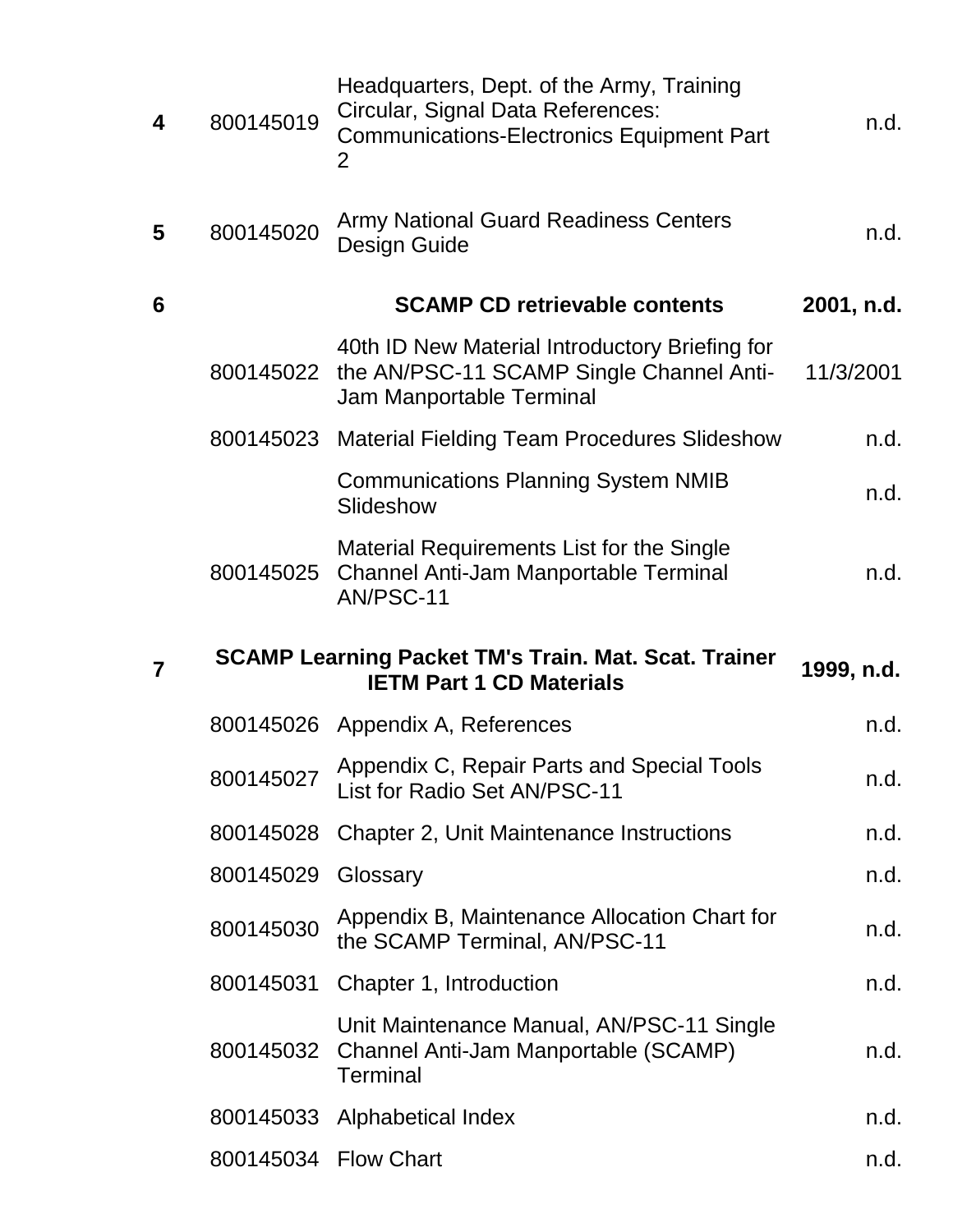|                                                                                                              |           | 800145035 Appendix A, References                                                               | n.d.      |
|--------------------------------------------------------------------------------------------------------------|-----------|------------------------------------------------------------------------------------------------|-----------|
|                                                                                                              | 800145036 | Appendix C, Expendable And Durable Items<br>List                                               | n.d.      |
|                                                                                                              | 800145037 | Appendix E, Interoperability Requirements                                                      | n.d.      |
|                                                                                                              | 800145038 | Chapter 1, Introduction                                                                        | n.d.      |
|                                                                                                              | 800145039 | <b>Chapter 3, Operator Maintenance Instructions</b>                                            | n.d.      |
|                                                                                                              | 800145040 | Glossary                                                                                       | n.d.      |
|                                                                                                              | 800145041 | Items to be completed by Rockwell Collins                                                      | n.d.      |
|                                                                                                              | 800145042 | Appendix B, Components of End Item and<br><b>Basic Issue Items List</b>                        | n.d.      |
|                                                                                                              | 800145043 | Appendix D, Additional Authorization List<br><b>Items</b>                                      | n.d.      |
|                                                                                                              | 800145044 | Appendix F, COMSEC Over the Air Rekey<br>(OTAR)                                                | n.d.      |
|                                                                                                              | 800145045 | <b>Chapter 2, Operating Instructions</b>                                                       | n.d.      |
|                                                                                                              |           | 800145046 2-12x Load COMSEC Keys                                                               | n.d.      |
|                                                                                                              | 800145047 | Operator's Manual, AN/PSC-11 Single<br>Channel Anti-Jam Manportable (SCAMP)<br><b>Terminal</b> | 12/6/1999 |
|                                                                                                              |           | 800145048 Alphabetical Index                                                                   | n.d.      |
|                                                                                                              | 800145049 | Instructor Guide, AN/PSC-11 Single Channel<br>Anti-Jam Manportable (SCAMP) Terminal            | 8/27/1999 |
| <b>SCAMP Learning Packet TM's Train. Mat. Scat. Trainer</b><br><b>IETM Part 2 CD Materials</b><br>1999, n.d. |           |                                                                                                |           |
|                                                                                                              | 800145050 | Slide Pack, AN/PSC-11 Single Channel Anti-<br>Jam Manportable (SCAMP) Terminal                 | 7/1/1998  |
|                                                                                                              | 800145051 | Plan of Instruction, AN/PSC-11 Single<br>Channel Anti-Jam Manportable (SCAMP)<br>Terminal      | 8/27/1999 |
|                                                                                                              | 800145052 | Student Guide, AN/PSC-11 Single Channel<br>Anti-Jam Manportable (SCAMP) Terminal               | 8/20/1999 |

**8**